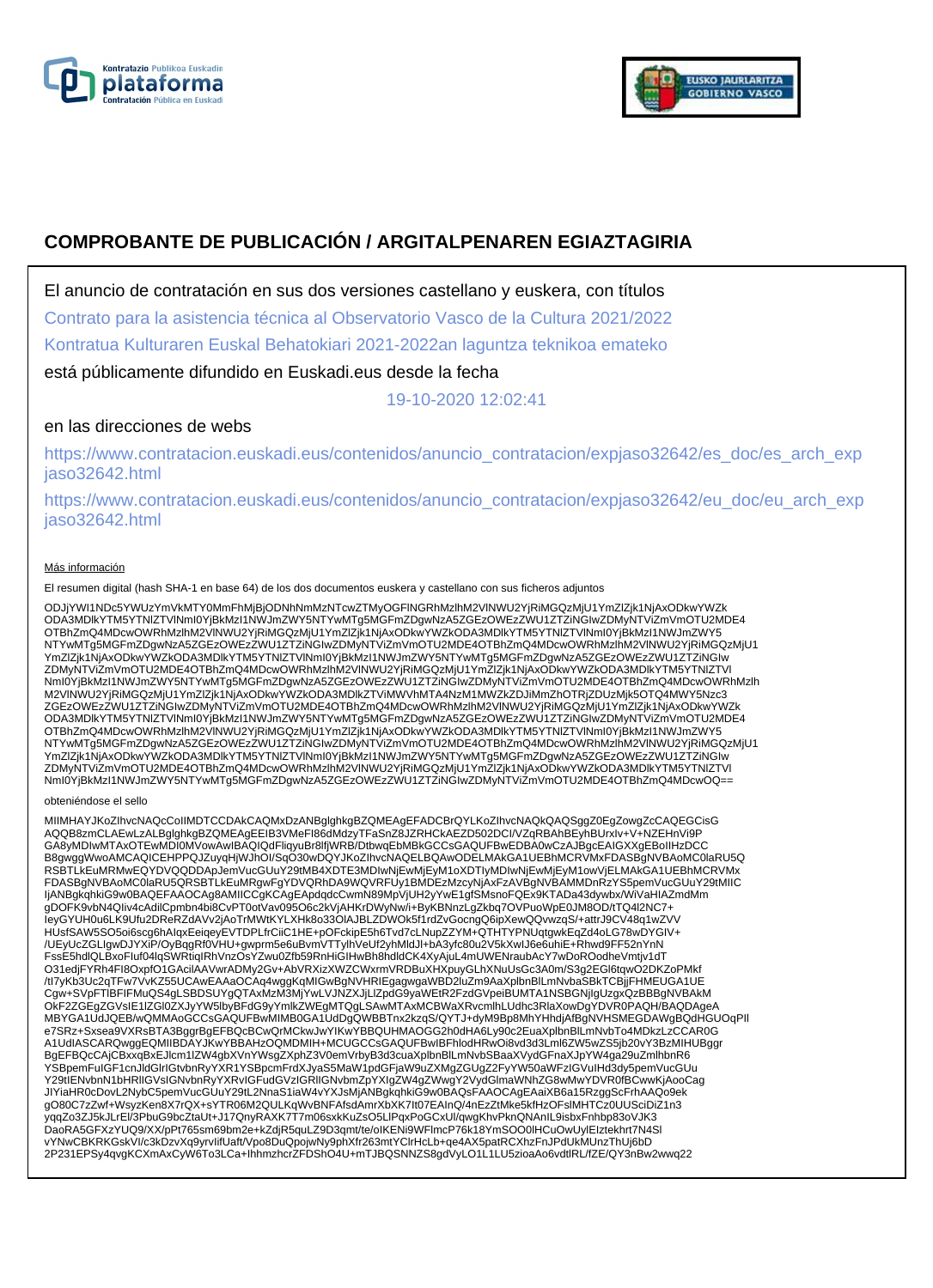



t+8o98Tl2ck2fHQgpDpYYzl9r40OL77d9R0muOnlTHbPumy1A5xp/Sgumk6ftoXL9+7TP4LV4xP/1TbhR5eBdfKXmt6oO7xpFghy zzGBO38uC4SWXRQhrfUAgoZ+alLen9phd3YimwA/CDoaUUCiOhiaQsqukUYxggNxMIIDbQIBATBMMDgxCzAJBgNVBAYTAkVTMRQw EgYDVQQKDAtJWkVOUEUgUy5BLjETMBEGA1UEAwwKSXplbnBlLmNvbQlQc89Alm7KoeNYmE4j9Ko7fTANBglghkgBZQMEAgEFAKCB 9ZAaBgkqhkiG9w0BCQMxDQYLKoZlhvcNAQkQAQQwHAYJKoZlhvcNAQkFMQ8XDTIwMTAxOTEwMDI0MVowLwYJKoZlhvcNAQkEMSIE IHbuXLXqd02Ir0nMnXK+o8XL2fTbCpBthbOnI1BLO2k0MIGJBgsqhkiG9w0BCRACLzF6MHgwdjB0BCDNdwo7pQBbrD9u8p5/pMe+ oe9BvlISU1baDdGPBFySGTBQMDykOjA4MQswCQYDVQQGEwJFUzEUMBIGA1UECgwLSVpFTIBFIFMuQS4xEzARBgNVBAMMCkl6ZW5w ZS5jb20CEHPPQJZuyqHjWJhOl/SqO30wDQYJKoZIhvcNAQEBBQAEggIAoVBbUvMqS2vGEFgHs5ZZ1kh9paaq62RFI6cloAoBoZGq<br>B6yRINh2CYnRYbpyPtcsA7lJuuJHhTh9XFJTIIC6R4P5jAy0Z4jxICmjXyNl9gb0YG/Z0DkNMhZLI/MASvpxu4mnR4RjFH3OKBll Dyininizo inicipal and the product of the control of the control of the control of the control of the control of the control of the control of the control of the control of the control of the control of the control of the j1GifG/CQmW/l2oWnA/3XgutFqumNCG2FhcU8EtQum7zZ/D62oOPrGgmmg60IMwc6eJ2lpEOGb+oZKlp1+pbcKUdldoR2CR3956s .<br>An7MAlldLKmO6k4+dJx+XKci0utZDCyDgCwnncKx9AVKagDHdKWEK41tSI1pciPnOWw79tjTbleb8zjdnaNXEztJot3Q3eL+h7Ei PW6NLIrIGA3pMXrDm04wuZinE8ARftCvKzg7FQmAX0P/NHmd7LZnqtkabCNX1vYl6H6FHd3xUlfmJFqTQVF1QlpS0v4XYauDl4sQ ERQKFzkGZglwZi8KlQ6iQVwYItFtJXM+ACmN7vk=

## Kontratuaren iragarkia, gaztelaniaz eta eskaraz, izenburuekin

Contrato para la asistencia técnica al Observatorio Vasco de la Cultura 2021/2022

Kontratua Kulturaren Euskal Behatokiari 2021-2022an laguntza teknikoa emateko

Euskadi.eus webgunean argitaratzen da data honetatik

2020-10-19 12:02:41

### web hauen helbideetan

https://www.contratacion.euskadi.eus/contenidos/anuncio\_contratacion/expjaso32642/es\_doc/es\_arch\_exp jaso32642.html

https://www.contratacion.euskadi.eus/contenidos/anuncio\_contratacion/expjaso32642/eu\_doc/eu\_arch\_exp iaso32642.html

#### Informazio gehiago

Bi dokumentuen (euskara eta gaztelania) laburpen digitala (hash SHA-1, 64 oinarriarekin), erantsitako fitxategiekin

ODJjYWI1NDc5YWUzYmVkMTY0MmFhMjBjODNhNmMzNTcwZTMyOGFINGRhMzIhM2VINWU2YjRiMGQzMjU1YmZlZjk1NjAxODkwYWZk ODA3MDlkYTM5YTNIZTVINmI0YjBkMzI1NWJmZWY5NTYwMTg5MGFmZDgwNzA5ZGEzOWEzZWU1ZTZiNGIwZDMyNTViZmVmOTU2MDE4 OTBhZmQ4MDcwOWRhMzIhM2VINWU2YjRiMGQzMjU1YmZlZjk1NjAxODkwYWZkODA3MDlkYTM5YTNIZTVINmI0YjBkMzI1NWJmZWY5 NTYwMTg5MGFmZDgwNzA5ZGEzOWEzZWU1ZTZiNGIwZDMyNTViZmVmOTU2MDE4OTBhZmQ4MDcwOWRhMzIhM2VINWU2YjRiMGQzMjU1<br>YmZlZjk1NjAxODkwYWZkODA3MDlkYTM5YTNIZTVINmI0YjBkMzI1NWJmZWY5NTYwMTg5MGFmZDgwNzA5ZGEzOWEzZWU1ZTZiNGIw ZDMyNTViZmVmOTU2MDE4OTBhZmQ4MDcwOWRhMzIhM2VINWU2YjRiMGQzMjU1YmZIZjk1NjAxODkwYWZkODA3MDlkYTM5YTNIZTVI Nml0YjBkMzI1NWJmZWY5NTYwMTq5MGFmZDqwNzA5ZGEzOWEzZWU1ZTZiNGlwZDMyNTViZmVmOTU2MDE4OTBhZmQ4MDcwOWRhMzlh M2VINWU2YjRiMGQzMjU1YmZlZjk1NjAxODkwYWZkODA3MDlkZTViMWVhMTA4NzM1MWZkZDJiMmZhOTRjZDUzMjk5OTQ4MWY5Nzc3 ZGEzOWEzZWU1ZTZINGIwZDMyNTVIZmVmOTU2MDE4OTBhZmQ4MDcwOWRhMzIhM2VINWU2YjRiMGQzMjU1YmZlZjk1NjAxODkwYWZk ODA3MDlkYTM5YTNIZTVINmI0YjBkMzI1NWJmZWY5NTYwMTg5MGFmZDgwNzA5ZGEzOWEzZWU1ZTZiNGIwZDMyNTViZmVmOTU2MDE4 OTBhZmQ4MDcwOWRhMzlhM2VINWU2YjRiMGQzMjU1YmZlZjk1NjAxODkwYWZkODA3MDlkYTM5YTNIZTVlNml0YjBkMzI1NWJmZWY5 ZDMyNTViZmVmOTU2MDE4OTBhZmQ4MDcwOWRhMzIhM2VlNWU2YjRiMGQzMjU1YmZIZjk1NjAxODkwYWZKODA3MDlkYTM5YTNIZTVI Nml0YiBkMzI1NWJmZWY5NTYwMTq5MGFmZDqwNzA5ZGEzOWEzZWU1ZTZiNGlwZDMyNTViZmVmOTU2MDE4OTBhZmQ4MDcwOQ==

denboran digitalki zigilatu zuena

#### zigilua lortzen

MIIMHAYJKoZIhvcNAQcCoIIMDTCCDAkCAQMxDzANBglghkgBZQMEAgEFADCBrQYLKoZIhvcNAQkQAQSggZ0EgZowgZcCAQEGCisG AQQB8zmCLAEwLzALBglghkgBZQMEAgEEIB3VMeFI86dMdzyTFaSnZ8JZRHCkAEZD502DCI/VZqRBAhBEyňBUrxIv+V+NZEHnVi9P GA8yMDIwMTAxOTEwMDI0MVowAwIBAQIQdFliqyuBr8lfjWRB/DtbwqEbMBkGCCsGAQUFBwEDBA0wCzAJBgcEAIGXXgEBoIIHzDCC B8gwggWwoAMCAQICEHPPQJZuyqHjWJhOI/SqO30wDQYJKoZIhvcNAQELBQAwODELMAkGA1UEBhMCRVMxFDASBgNVBAoMC0laRU5Q RSBTLKEuMRMwEQYDVQQDDApJemVucGUuY29tMB4XDTE3MDIwNjEwMjEyM1oXDTIyMDIwNjEwMjEyM1owVjELMAkGA1UEBhMCRVMx NEDASBgNVBAoMC0laRU5QRSBTLkEuMRgwFgYDVQRhDA9WQVRFUy1BMDEzMzcyNjAxFzAVBgNVBAMMDnRzYS5pemVucGUuY29tMIIC<br>IjANBgkqhkiG9w0BAQEFAAOCAg8AMIICCgKCAgEApdqdcCwmN89MpVjUH2yYwE1gfSMsnoFQEx9KTADa43dywbx/WiVaHIAZmdMm gDOFK9vbN4Qliv4cAdilCpmbn4bi8CvPT0otVav095O6c2kVjAHKrDWyNw/i+ByKBNnzLgZkbq7OVPuoWpE0JM8OD/tTQ4l2NC7+